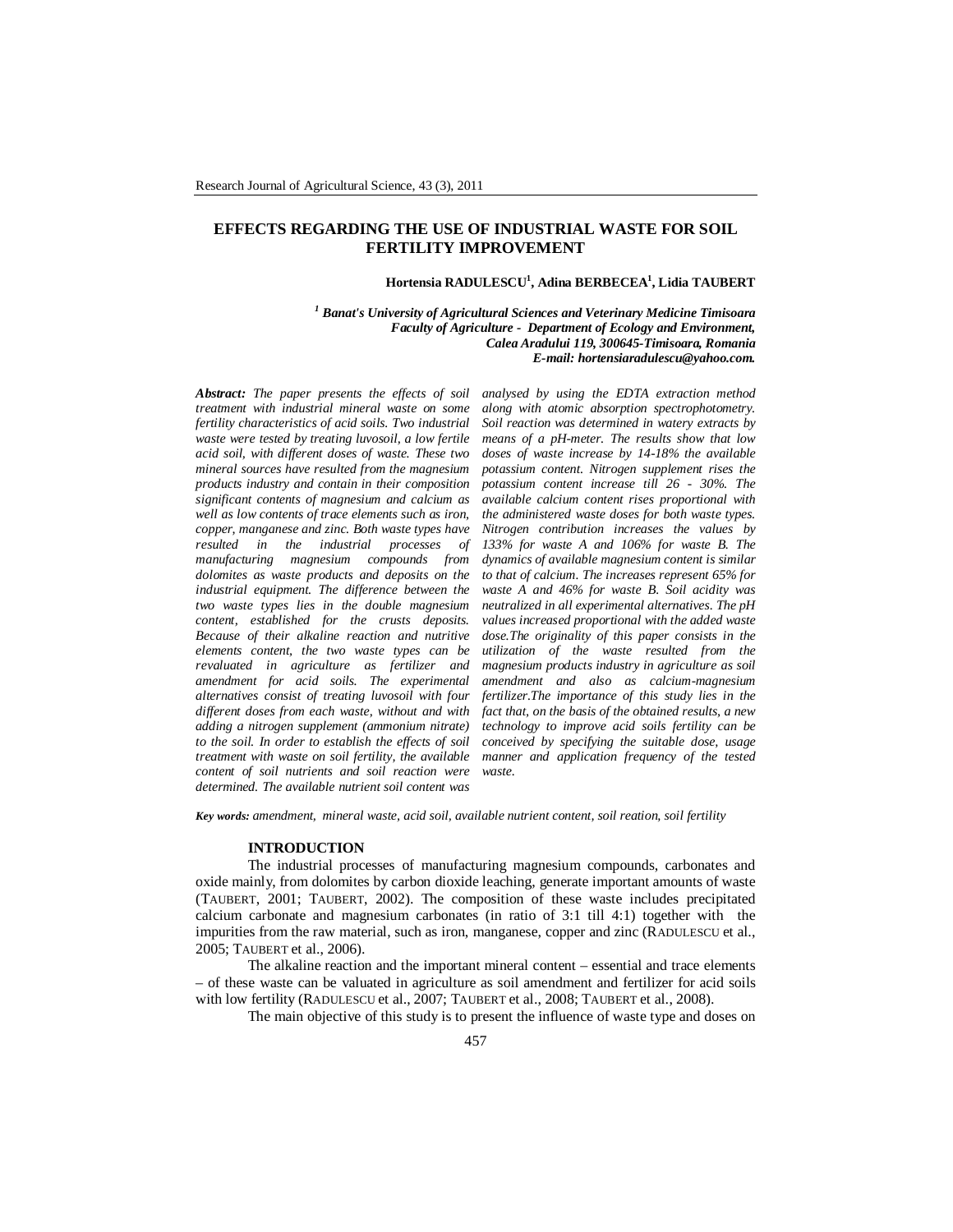the fertility characteristics of an acid soil. The paper reports the effects of several waste doses and two waste types on luvosoil, with and without nitrogen contribution. Two types of addings were experimented, one resulted as waste from the industrial process (A) and the second one moulded as crusts deposed on the equipment walls (B).

## **MATERIALS AND METHODS**

Luvosoil, having a pH of 6.65 and a rather low fertility was collected, air-dried, crushed, mixed and put into pots, each containing 1 kilogram soil. The soil was treated before sowing with two types of waste in different amounts, having the compositions presented in table 1.

|  | Table 1. |
|--|----------|
|  |          |

| Composition of the experimented industrial mineral waste<br>Specification<br>Crusts B<br>Waste A |      |     |  |  |  |  |  |  |
|--------------------------------------------------------------------------------------------------|------|-----|--|--|--|--|--|--|
|                                                                                                  |      |     |  |  |  |  |  |  |
| Ca content, %                                                                                    | 28   | 19  |  |  |  |  |  |  |
| Mg content, %                                                                                    |      | 14  |  |  |  |  |  |  |
| Fe content, mg/kg                                                                                | 1850 | 880 |  |  |  |  |  |  |
| Cu content, $mg/kg$                                                                              | 1.9  |     |  |  |  |  |  |  |
| Mn content, $mg/kg$                                                                              | 136  | 51  |  |  |  |  |  |  |
| $Zn$ content, mg/kg                                                                              | 2.6  | 50  |  |  |  |  |  |  |

| ant |  |  |
|-----|--|--|
|     |  |  |

|                | Experi-               | N                 | Mineral supplement / kg soil |     |     |      |       |       |       |  |  |
|----------------|-----------------------|-------------------|------------------------------|-----|-----|------|-------|-------|-------|--|--|
|                | mental<br>alternative | contrib.<br>mg/kg | Dose                         | Ca  | Mg  | Fe   | Mn    | Zn    | Cu    |  |  |
|                |                       |                   | Mg                           | mg  | mg  | mg   | μg    | μg    | μg    |  |  |
| A              | R                     |                   | 179                          | 50  | 13  | 0.33 | 24.3  | 0.47  | 0.34  |  |  |
|                | $R_N$                 | 134               | 179                          | 50  | 13  | 0.33 | 24.3  | 0.47  | 0.34  |  |  |
| A              | R                     |                   | 357                          | 100 | 25  | 0.66 | 48.7  | 0.93  | 0.68  |  |  |
| $\mathfrak{D}$ | $R_N$                 | 134               | 357                          | 100 | 25  | 0.66 | 48.7  | 0.93  | 0.68  |  |  |
| A              | R                     |                   | 714                          | 200 | 50  | 1.32 | 97.4  | 1.86  | 1.36  |  |  |
| 3              | $R_N$                 | 134               | 714                          | 200 | 50  | 1.32 | 97.4  | 1.86  | 1.36  |  |  |
| A              | $\mathbb{R}$          |                   | 1429                         | 400 | 100 | 2.64 | 194.7 | 3.72  | 2.72  |  |  |
| 4              | $R_N$                 | 134               | 1429                         | 400 | 100 | 2.64 | 194.7 | 3.72  | 2.72  |  |  |
| B              | $\mathbb{R}$          | $\overline{a}$    | 263                          | 50  | 37  | 0.23 | 13.4  | 13.2  | 13.4  |  |  |
|                | $R_N$                 | 134               | 263                          | 50  | 37  | 0.23 | 13.4  | 13.2  | 13.4  |  |  |
| B              | $\mathbb{R}$          |                   | 526                          | 100 | 74  | 0.46 | 26.8  | 26.4  | 26.8  |  |  |
| $\mathfrak{D}$ | $R_{\rm N}$           | 134               | 526                          | 100 | 74  | 0.46 | 26.8  | 26.4  | 26.8  |  |  |
| B              | $\mathsf{R}$          | ٠                 | 1053                         | 200 | 147 | 0.93 | 53.6  | 52.6  | 53.6  |  |  |
| 3              | $R_N$                 | 134               | 1053                         | 200 | 147 | 0.93 | 53.6  | 52.6  | 53.6  |  |  |
| B              | R                     |                   | 2105                         | 400 | 295 | 1.85 | 107.3 | 105.2 | 107.3 |  |  |
| 4              | $R_{N}$               | 134               | 2105                         | 400 | 295 | 1.85 | 107.3 | 105.2 | 107.3 |  |  |

#### Description of the experimental alternatives

The experimental alternatives pursued by this research consist of four different doses for each waste  $(A_1 - A_4; B_1 - B_4)$  and also a control alternative  $(C_0)$  consisting of untreated soil. The description of the experimental alternatives is presented in table 2.

All the experimental alternatives took place in two replicates, one being without nitrogen treatment  $(R)$  and the other  $(R_N)$  treated with 134 mg N/kg soil as ammonium nitrate. All the pots were sown with thirty wheat grains. The vegetation period pursued was that of green plant representing eight weeks, in order to establish the impact of waste treatment on soil fertility.

In order to establish the effects of soil treatment with waste on soil fertility, the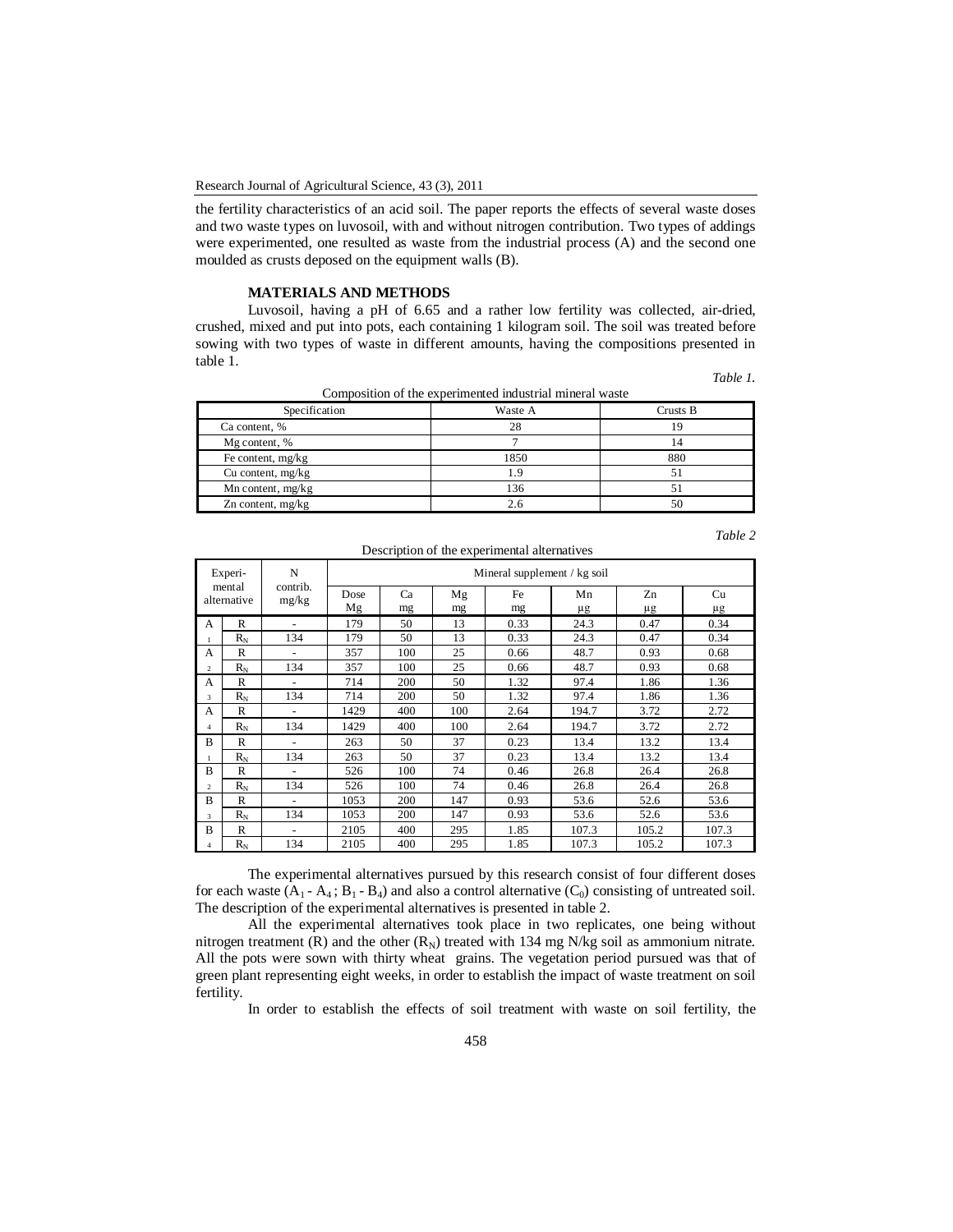available content of soil nutrients and soil reaction were determined. The available nutrient soil content was analysed by using the EDTA extraction method along with atomic absorbtion spectrophotometry. Soil reaction was determined in watery extracts by means of a pH-meter. The analysed soil nutrients were potassium, calcium, magnesium as essential nutrients and iron, manganese, copper and zinc as trace elements.

# **RESULTS AND DISCUSSIONS**

Results of the impact on soil fertility treatment with waste, in accordance with the experimental alternatives shown in table 2, are presented in table 3.

| Table 3<br>. |
|--------------|
|              |

| Experimental<br>alternative |              | K content |      | Ca content |      | Mg content |      | Soil reaction |         |
|-----------------------------|--------------|-----------|------|------------|------|------------|------|---------------|---------|
|                             |              | ppm       | $\%$ | ppm        | $\%$ | ppm        | $\%$ | pH            | Δ       |
| $C_0$                       | $\mathbb{R}$ | 121.7     | 100  | 1139       | 100  | 30.00      | 100  | 6.65          |         |
|                             | $R_N$        | 114.4     | 100  | 932.3      | 100  | 26.80      | 100  | 6.37          |         |
| A <sub>1</sub>              | $\mathbb{R}$ | 136.2     | 112  | 1007       | 88   | 28.65      | 96   | 6.71          | $+0.06$ |
|                             | $R_{\rm N}$  | 147.8     | 129  | 1117       | 120  | 29.60      | 110  | 6.39          | $+0.02$ |
| A <sub>2</sub>              | $\mathbb{R}$ | 138.6     | 114  | 1030       | 90   | 30.55      | 102  | 6.90          | $+0.25$ |
|                             | $R_N$        | 149.0     | 130  | 1066       | 114  | 30.50      | 114  | 6.95          | $+0.58$ |
|                             | $\mathbb{R}$ | 109.5     | 90   | 1312       | 115  | 28.05      | 94   | 7.25          | $+0.60$ |
| $A_3$                       | $R_{\rm N}$  | 113.7     | 99   | 1332       | 143  | 30.00      | 112  | 6.94          | $+0.57$ |
|                             | R            | 124.7     | 102  | 1869       | 164  | 47.25      | 158  | 7.97          | $+1.32$ |
| $A_4$                       | $R_N$        | 113.5     | 99   | 2173       | 233  | 44.30      | 165  | 7.81          | $+1.44$ |
| $B_1$                       | $\mathbb{R}$ | 143.2     | 118  | 1221       | 107  | 29.10      | 97   | 6.94          | $+0.29$ |
|                             | $R_N$        | 143.8     | 126  | 1134       | 122  | 29.90      | 112  | 6.48          | $+0.11$ |
| B <sub>2</sub>              | R            | 128.9     | 106  | 1176       | 103  | 29.75      | 99   | 7.11          | $+0.46$ |
|                             | $R_N$        | 134.2     | 117  | 1198       | 128  | 29.90      | 112  | 6.66          | $+0.29$ |
| $B_3$                       | $\mathbb{R}$ | 118.3     | 97   | 1161       | 102  | 29.70      | 99   | 7.31          | $+0.66$ |
|                             | $R_N$        | 97.25     | 85   | 1298       | 139  | 27.70      | 103  | 6.52          | $+0.15$ |
| $B_4$                       | R            | 117.2     | 96   | 1915       | 168  | 38.55      | 129  | 7.45          | $+0.80$ |
|                             | $R_{\rm N}$  | 93.7      | 82   | 1923       | 206  | 39.20      | 146  | 7.47          | $+1.10$ |

Impact of waste treatment on soil reaction and available macroelements content

The results show that low doses of both waste  $(A_1, A_2; B_1, B_2)$  increase by 14-18% the available potassium content in soil. Nitrogen supplementation rises the potassium content increase till 26-30%. The available calcium content rises proportional with the administered waste dose for both waste types. Nitrogen contribution increases the values by 133% for waste A and 106% for waste B. The dynamics of available magnesium content is similar to that of calcium. The increases represent 65% for waste A and 46% for waste B, for the alternatives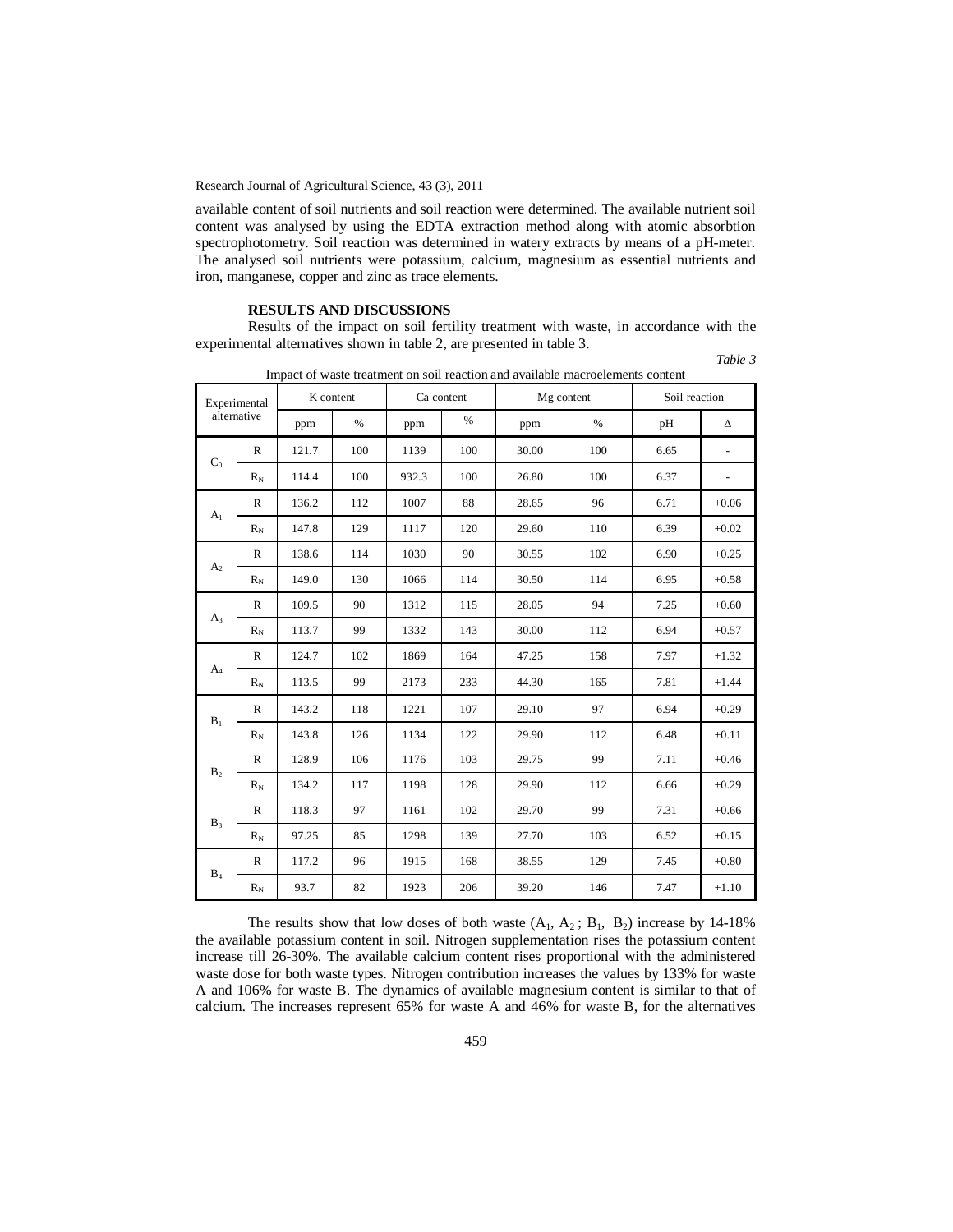with nitrogen supplement. The highest experimented waste dose  $(A_4, B_4)$  improves significant the available calcium and magnesium content. The registered increases lie by  $64\%$  (A<sub>4</sub>); 68% (B4) for calcium and 58% (A4); 29% (B4) for magnesium. Soil acidity was neutralized in all experimental alternatives. The pH values have increased proportional with the added waste dose. Treating soil with the highest waste A dose  $(A<sub>4</sub>)$ , the pH value becomes 7.97. For waste B (B<sub>4</sub>), the pH value registered was 7.45. Nitrogen supplementation by ammonium nitrate lowers the pH values because of its acid reaction.

The presence and dose of waste in soil and their trace elements content affects the available trace elements soil content. The results presenting the influence of waste type and doses on available trace elements soil content are shown in table 4.

 *Table 4* 

| Experimental<br>alternative |              | Fe content |               | Mn content |      | Cu content |      | Zn content |      |
|-----------------------------|--------------|------------|---------------|------------|------|------------|------|------------|------|
|                             |              | ppm        | $\frac{0}{0}$ | ppm        | $\%$ | ppm        | $\%$ | ppm        | $\%$ |
| $C_0$                       | $\mathbb{R}$ | 233.3      | 100           | 50.78      | 100  | 11.75      | 100  | 29.58      | 100  |
|                             | $R_N$        | 198.0      | 100           | 55.00      | 100  | 11.50      | 100  | 27.05      | 100  |
| A <sub>1</sub>              | $\mathbb{R}$ | 210.9      | 90            | 42.35      | 85   | 4.82       | 41   | 19.25      | 65   |
|                             | $R_N$        | 223.5      | 113           | 40.35      | 73   | 5.00       | 43   | 20.75      | 77   |
| A <sub>2</sub>              | $\mathbb{R}$ | 228.4      | 98            | 40.35      | 79   | 10.18      | 87   | 21.03      | 71   |
|                             | $R_N$        | 220.3      | 111           | 43.85      | 80   | 12.00      | 104  | 20.75      | 77   |
|                             | $\mathbb{R}$ | 186.9      | 80            | 39.83      | 78   | 11.75      | 100  | 24.83      | 84   |
| $A_3$                       | $R_N$        | 169.3      | 86            | 40.85      | 74   | 12.50      | 109  | 25.20      | 93   |
|                             | $\mathbb{R}$ | 192.6      | 83            | 42.93      | 85   | 11.00      | 85   | 25.28      | 85   |
| $A_4$                       | $R_N$        | 219.8      | 111           | 37.60      | 68   | 10.00      | 87   | 24.85      | 92   |
| $B_1$                       | $\mathbb{R}$ | 211.6      | 91            | 60.80      | 120  | 10.75      | 91   | 20.35      | 69   |
|                             | $R_N$        | 198.0      | 100           | 62.30      | 113  | 10.00      | 87   | 21.90      | 81   |
| B <sub>2</sub>              | $\mathbb{R}$ | 207.0      | 89            | 29.74      | 59   | 8.75       | 74   | 34.60      | 117  |
|                             | $\rm R_N$    | 208.3      | 105           | 28.60      | 52   | 9.00       | 78   | 42.50      | 157  |
|                             | $\mathbb{R}$ | 200.4      | 86            | 35.48      | 70   | 9.25       | 79   | 15.18      | 51   |
| $B_3$                       | $R_N$        | 220.0      | 111           | 38.50      | 70   | 10.50      | 91   | 17.80      | 66   |
| $B_4$                       | $\mathbb{R}$ | 167.6      | 72            | 37.25      | 73   | 6.60       | 56   | 33.03      | 112  |
|                             | $R_N$        | 179.8      | 91            | 39.20      | 71   | 7.00       | 61   | 34.50      | 128  |

Influence of waste type and doses on available trace elements soil content

An increase of iron content was established only for the alternatives with nitrogen supplement representing maximum 13%  $(A<sub>1</sub>)$  for waste A and 11%  $(B<sub>3</sub>)$  by treatment with waste B. Most of the manganese and copper content values are lower than that of the control alternative. Increases of the available zinc content were determined only for the alternatives treated with waste B. The registered increases were  $17\%$  (B<sub>2</sub>);  $12\%$  (B<sub>4</sub>) without nitrogen